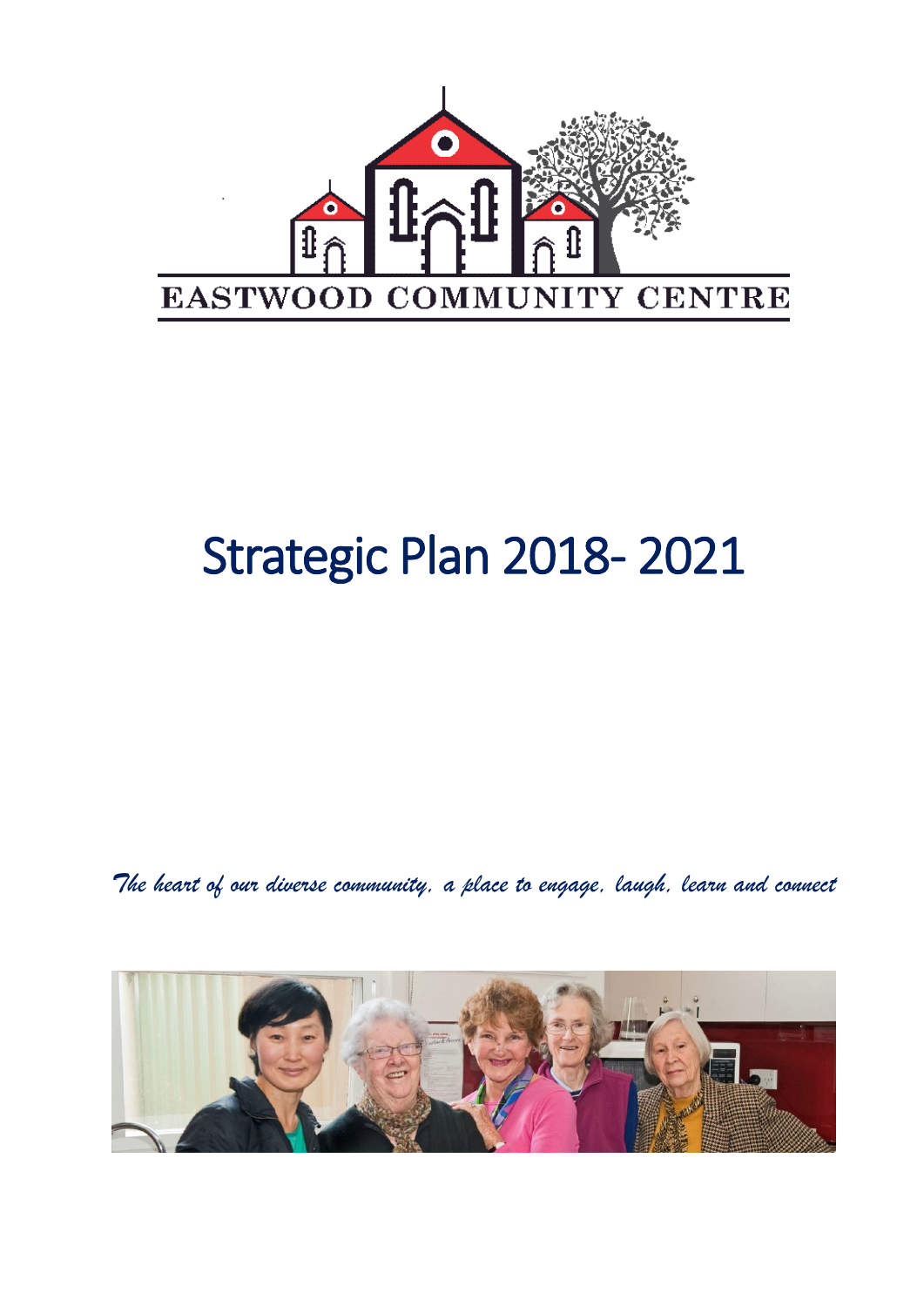# Vision, Mission, Objectives

# **Vision**

*Eastwood Community Centre is the heart of our diverse community, a place to engage, laugh, learn and connect.*

### Mission

Eastwood Community Centre enhances community collaboration through programs, which establish and strengthen people's connections and support systems to encourage self- reliance and well-being.

# **Objectives**

The Centre aims to:

- Be a hub for the community through the provision of a venue for meeting on a social, recreational, education or cultural basis
- Identifies disadvantaged groups and supports participation
- Delivers a diverse range of social, recreational, education and training programs
- Be an access point and resource of information to the community
- Foster links and interaction between members of the community
- Establish and collaborate with other groups, services in providing community
- services to explore ways for meeting community needs and furthering social capital
- Encourage a high level of community and volunteer involvement in the Centre.



# **Strategies**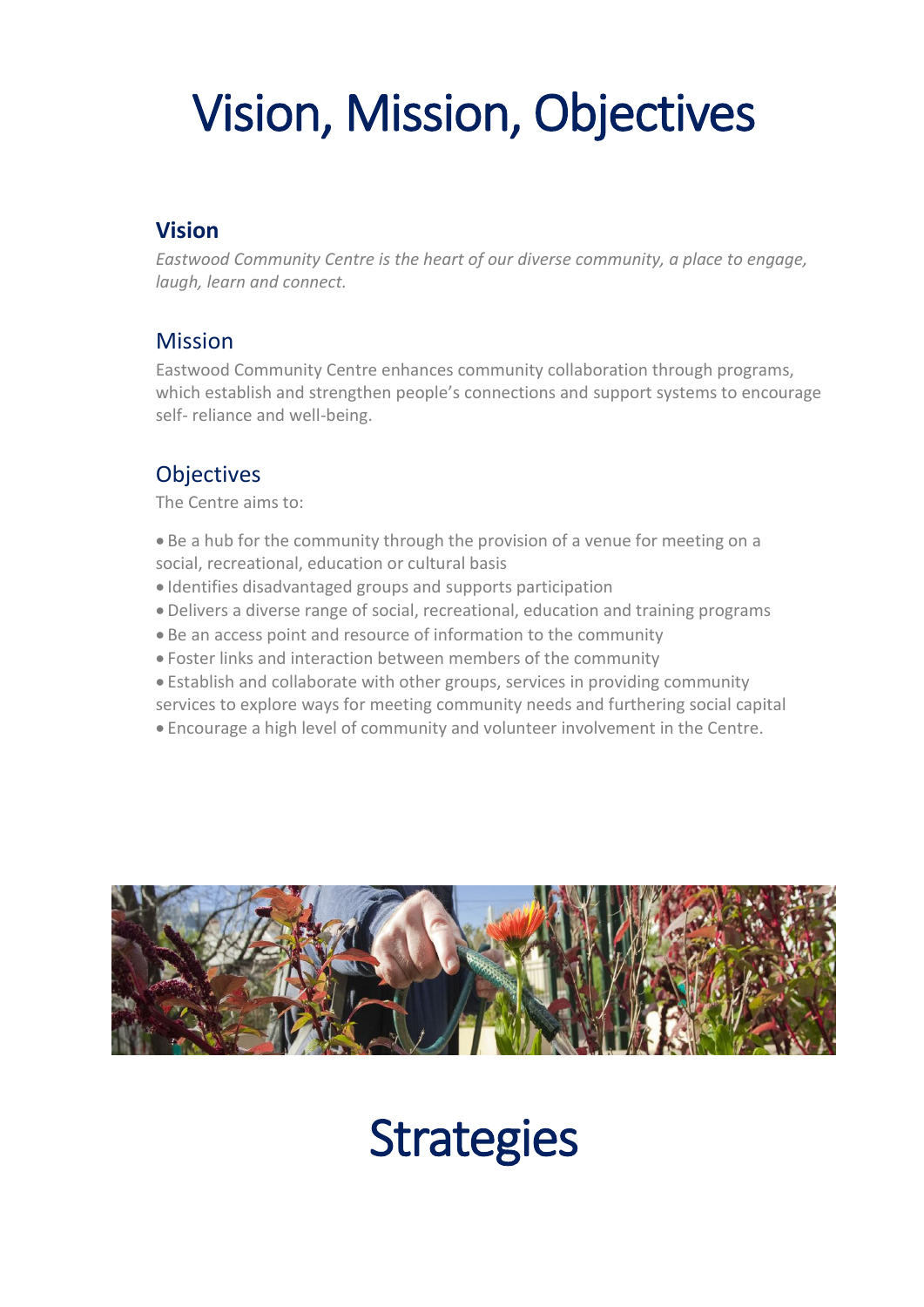### **1 People**

**Nurture our people, ensuring our workplace reflects our values and promotes a culture of excellence, accountability and collaborative learning.** 

- Community members are actively engaged in a diverse range of programs offered
- Staff are supported and skills developed
- Actively encourage volunteers and facilitate their involvement in the Centre
- Staff, tutors, volunteers meet with management committee to share information and build relationships

#### **2 Programs**

#### **Develop programs to increase participation**

- Increase learning opportunities for specific target groups
- Identify and expand programs and activities relevant to the needs of the community
- Develop and support volunteer-led programs that create an inclusive and interconnected community
- Centre is utilised to exhibit various arts and crafts of members of the community

#### **3 Engagement**

#### **Actively develop partnerships, relationships and networks**

- Identify and develop mutually beneficial relationship models with our partners
- Explore opportunities for developing collaborative projects, sponsorship and funding
- Develop and maintain effective relationships with local businesses

#### **4 Governance**

#### **Work within a framework based on a well-functioning, well-structured strategic organisation**

- Provide sound governance, responsible leadership in order to meet our legal obligations
- Meet the requirements of Australian Service Excellence Standards (ASES) Certificate Level
- Ensure WHS practices are aligned with relevant legislation

#### **5 Resources**

#### **Ensure financial sustainability with adequate resources to meet the needs of the community**

- Continually develop accountable management systems to ensure long term stability, viability and growth
- Ensure that our facilities and practices support sustainability
- Ensure all resources required for programs and services are clearly and comprehensively identified and met

#### **6 Marketing**

#### **Promote and market Eastwood in a planned manner to increase community awareness**

- Develop and implement a marketing and promotions plan inclusive of social media
- Explore new areas of advertising and communication to achieve maximum exposure
- Undertake research and develop a historical reflection on Eastwood Community Centre for its 40<sup>th</sup> year.